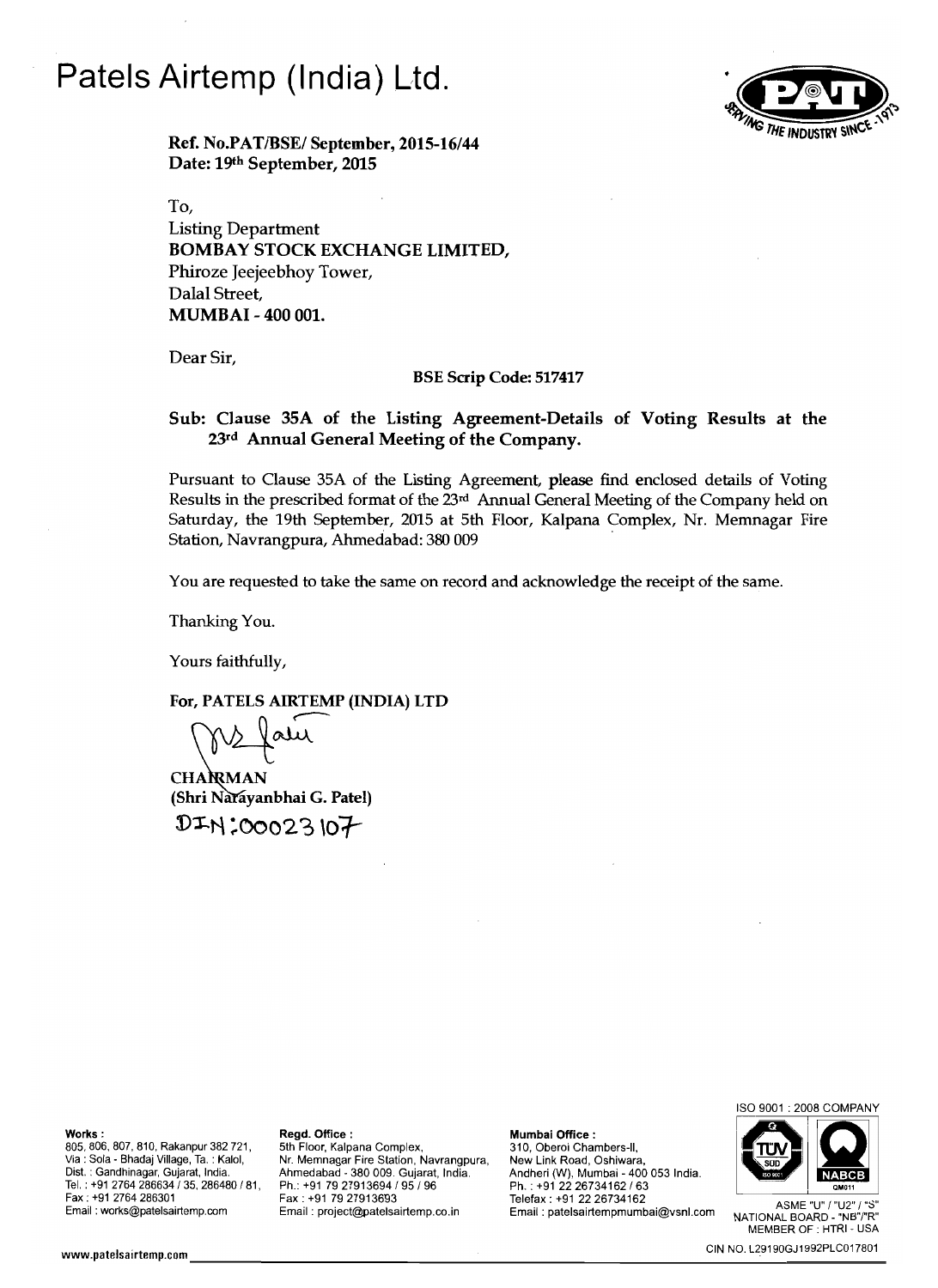# **Patels Airtemp (India) Ltd.**



### DISCLOSURE OF VOTING RESULTS OF 23RD ANNUAL GENERAL MEETING OF PATELS AIRTEMP (INDIA) LIMITED HELD ON SATURDAY, 19TH SEPTEMBER, 2015 AS PER CLAUSE 35A OF THE LISTING AGREEMENT

| Sr.          | <b>Particulars</b>                                                               | <b>Details</b>       |
|--------------|----------------------------------------------------------------------------------|----------------------|
| No.          |                                                                                  |                      |
| 1            | Date of AGM                                                                      | 19th September, 2015 |
| $\mathbf{2}$ | Total number of shareholders on record date                                      | 6896                 |
| 3            | No. of Shareholders present in the meeting either<br>in person or through proxy: |                      |
|              | (a)Promoters and Promoter Group                                                  | 17                   |
|              | (b) Public                                                                       | 63                   |
| 4            | No. of Shareholders attended the meeting through<br><b>Video Conferencing:</b>   | Not Arranged         |
|              | Promoters and Promoter Group:<br>Public:                                         |                      |

| Item<br>No.    | Details of Agenda                                                                                                                                                                                     | <b>Resolution</b><br>Required<br>(Ordinary/Special) |                 | <b>Remarks</b>                       |
|----------------|-------------------------------------------------------------------------------------------------------------------------------------------------------------------------------------------------------|-----------------------------------------------------|-----------------|--------------------------------------|
| $\mathbf{1}$   | Audited<br>Financial<br>Adoption<br>of<br>Statements for the year ended on March<br>31, 2015.                                                                                                         | Ordinary                                            | E-Voting & Poll | Passed with<br>Requisite<br>majority |
| $\overline{2}$ | Declaration of dividend on Equity<br>Shares 22% each<br>$(2.20$ Rs. Each<br>share)                                                                                                                    | Ordinary                                            | E-Voting & Poll | Unanimously<br>Passed                |
| 3              | To appoint a director in place of Shri<br>Sanjivkumar N. Patel (DIN<br>No:<br>02794095), who retires by rotation and<br>being eligible offers himself for re-<br>appointment.                         | Ordinary                                            | E-Voting & Poll | Passed with<br>Requisite<br>majority |
| 4              | appoint $M/s$ .<br>Parikh<br>&<br>To<br>Majmudar, Chartered Accountants,<br>Ahmedabad having Registration No.<br>107525W, Chartered Accountants as<br>Statutory Auditors & fix their<br>remuneration. | ⊭dinary<br>TEMP                                     | E-Voting & Poll | Passed with<br>Requisite<br>majority |

805, 806, 807, 810, Rakanpur 382 721, Tel. Dist. : : +91 Gandhinagar, 2764 286634135. Gujarat, 286480 India. , 81. Email: works@patelsairtemp.com

Ph.: +91 *7927913694/95/96*  Fax: +91 7927913693 Email ;project@patelsairtemp.co.in

Works: Regd. Office: .. ~~ ~ ~ ..i..~;dice: ' I. I I 805, 806, 807, 810, Rakanpur 382 /21, 5th Floor, Kalpana Complex, Wallett, 2006, Oberoi Chambers-II, Navrangpura, Sola - Britannic Station, Navrangpura, Sola - Sola - Sola - Sola - Sola - Sola - Sola - Sola - Sola - Sola -Andheri (W), Mumbai - 400 053 India.<br>Ph. : +91 22 26734162 / 63 Works:<br>
805, 806, 807, 810, Rakanpur 382 721,<br>
Via: Sola - Bhadaj Village, Ta.: Kalol, Nr. Memnagar Fire Station, Navrangpura, Navrangpura, Navra Complex, 191<br>
Dist.: Gandhinagar, Gujarat, India. India. And the solarist o Telefax: +91 22 26734162 Email: patelsairtempmumbai@vsnl.com ASME "U" , "U2" '''S''



NATIONAL BOARD - "NB"r'R" MEMBER OF . HTRI - USA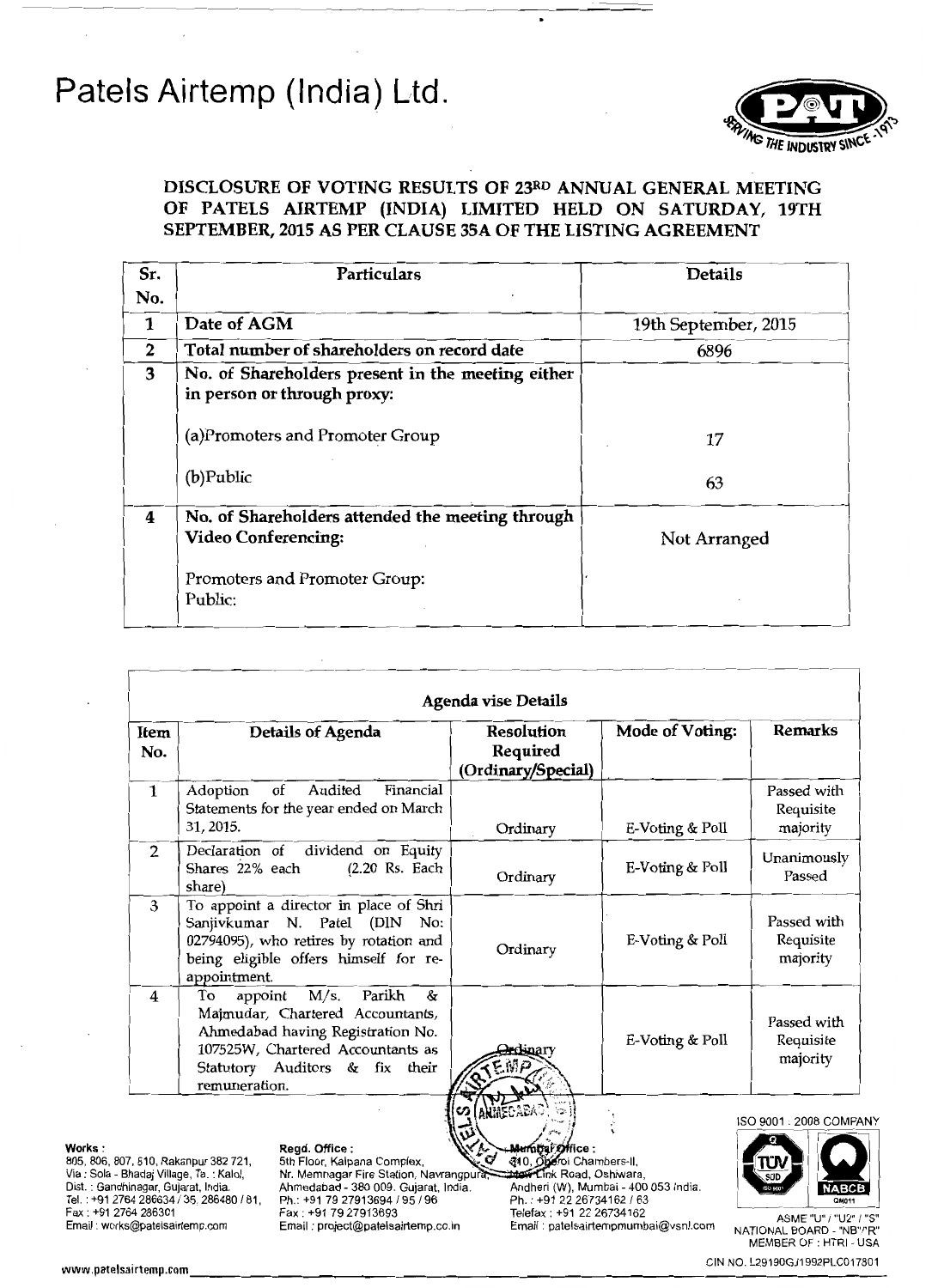|   | Patels Airtemp (India) Ltd.                                                                                                                                                                 |          |                 |                                                           |
|---|---------------------------------------------------------------------------------------------------------------------------------------------------------------------------------------------|----------|-----------------|-----------------------------------------------------------|
| 5 | To appoint Smt. Veenaben B. Patel<br>(DIN: 07131341) as an Independent/<br>Non Executive Woman Director for<br>five years for term up to the<br>conclusion of the 28th AGM of year<br>2020. | Ordinary | E-Voting & Poll | THE INDUSTRY SINC<br>Passed with<br>Requisite<br>majority |
| 6 | To Appoint Shri Narayanbhai G.<br>Patel (DIN: 00023107) as Chairman &<br>Whole-time Director for a period of<br>five years from 20th May, 2015 to<br>19th May, 2020.                        | Special  | E-Voting & Poll | Passed with<br>Requisite<br>majority                      |
| 7 | To Appoint Shri Prakashbhai N.<br>Patel (DIN: 00249210) as Managing<br>Director for a period of five years<br>from 20th May, 2015 to 19th May,<br>2020.                                     | Special  | E-Voting & Poll | Passed with<br>Requisite<br>majority                      |
| 8 | To Appoint Shri Sanjivkumar N.<br>Patel (DIN: 02794095) as Managing<br>Director for a period of five years<br>from 20th May, 2015 to 19th May,<br>2020.                                     | Special  | E-Voting & Poll | Passed with<br>Requisite<br>majority                      |

**Date: 19.09.2015 Place: Ahmedabad**  **For, PATELS AIRTEMP (INDIA) LTD.** 

For, PATELS <u>AIRTEMP (INDIA) LT</u><br>
(V) Joly<br>
bhri Narayanbhai G. Patel

Shri Narayanbhai G. Patel **CHAIRMAN** 

via : 30da - Briadaj Villago, 1d. 11. apr.<br>Dist. : Gandhinagar, Gujarat, India.<br>Tel. : +91 2764 286634 / 35, 286480 / 81, Fax: +91 2764 286301<br>Email: works@patelsairtemp.com

**Regd. Office Mumbai Office** : **Works:** : 310, Oberoi Chambers-II, 805,806,807,810, Rakanpur 382 721, 5th Floor, Kalpana Complex, Nr. Memnagar Fire Station, Navrangpura, New Link Road, Oshiwara, Via: Sola Bhadaj Village, Ta. : Kalol, Ahmedabad 380 009. Gujarat, India. Andheri (W), Mumbai - 400 053 India. Dist. : Gandhinagar, Gujarat, India. Ph.: Ph. : +91 2226734162163 +91 7927913694195196 Email .works@patelsairtemp.com Email: project@patelsairtemp.co.in Email: patelsairtempmumbai@vsnl.com NATIONAL BOARD "NB"I"R"

Fax: +91 7927913693 Telefax: +91 2226734162 ASME "U" I 'U2" I "S'



ASME "U" / "U2" / "S"<br>NATIONAL BOARD - "NB"/"R"<br>MEMBER OF : HTRI - USA

CIN NO. L29190GJ1992PLC017801 WEMBER OF : HTRI-TOS/<br>CIN NO. L29190GJ1992PLC01780<br>WWW.patelsairtemp.com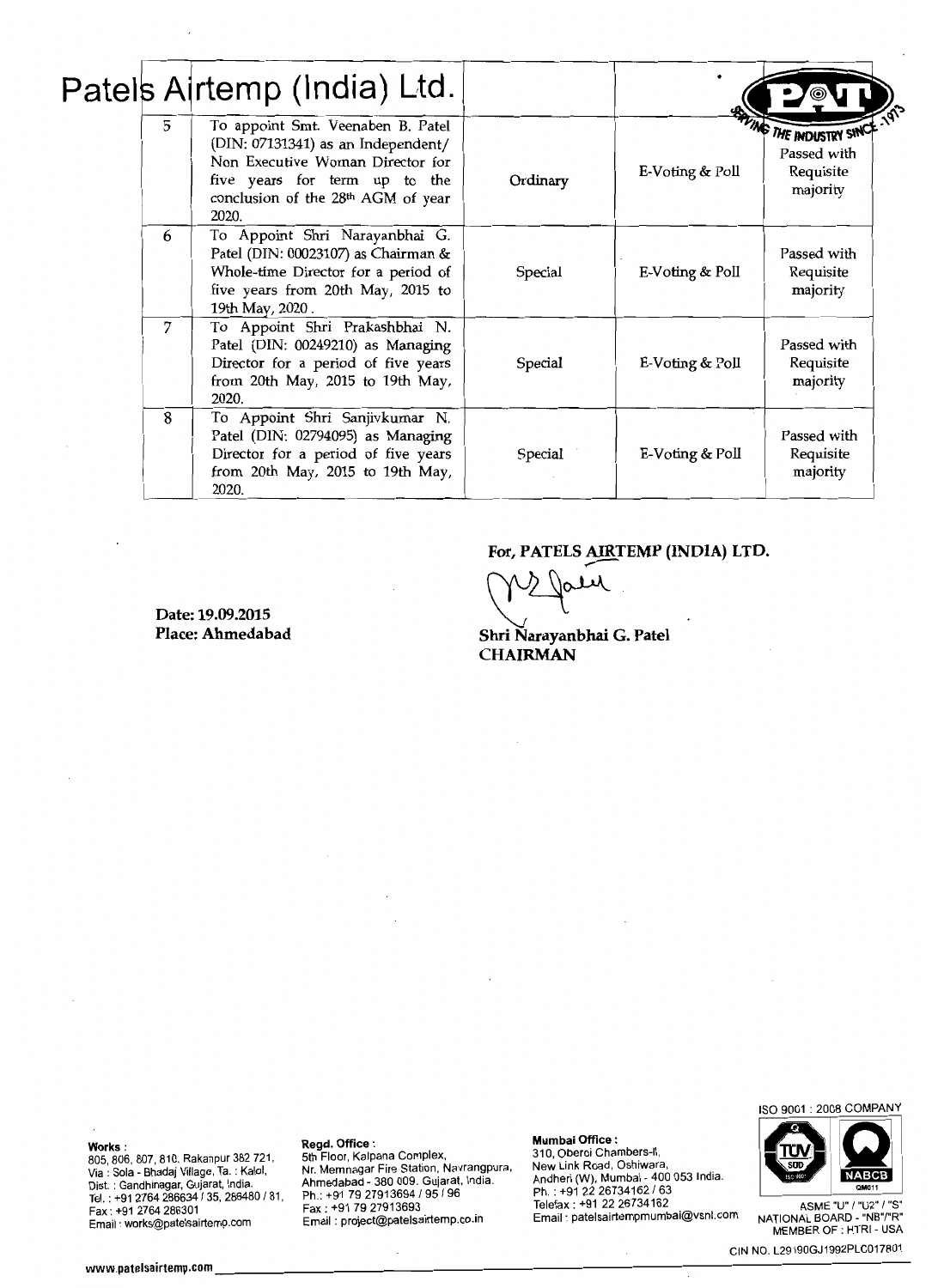

### $PATELS AIRTEMP (INDIA) LTD.$

### DETAILS OF VOTING RESULTS OF THE ANNUAL GENERAL MEETING AS REQUIRED UNDER CLAUSE 35A OF THE LISTING AGREEMENT

### Details of the Agenda:

| Sr.<br>No. | Agenda Item                                                                                                                                         | <b>Resolution</b><br>Type | Mode of e-<br><b>Voting</b> |
|------------|-----------------------------------------------------------------------------------------------------------------------------------------------------|---------------------------|-----------------------------|
|            | To approve and adopt the Audited Balance Sheet as on 31 <sup>st</sup> March,<br>2015 and Statement of Profit & Loss for the year ended on that date | <b>ORDINARY</b>           | Poll $\&$<br>$E - Voting$   |
|            | and the Reports of the Directors and Auditors thereon.                                                                                              |                           |                             |

### Details of result of said resolution:

| <b>Promoter/Public</b>         | No. of<br>shares<br>held | No. of<br>votes<br>polled | % of Votes<br>Polled on<br>outstanding<br>shares<br>$3 =$<br>$[(2)/(1)]$ *100 | No. of<br>Votes in<br><b>Favour</b><br>4 | No. of<br><b>Votes</b><br><b>Against</b><br>5 | % of Votes<br>in favour on<br>votes polled<br>$(6) =$<br>[(4)/(2)]<br>*100 | % of Votes<br>against on<br>votes polled<br>$(7) = [(5)/(2)]$<br>$*100$ |
|--------------------------------|--------------------------|---------------------------|-------------------------------------------------------------------------------|------------------------------------------|-----------------------------------------------|----------------------------------------------------------------------------|-------------------------------------------------------------------------|
| Promoter and<br>Promoter Group | 2333033                  | 2327258                   | 99.7524681 2037113                                                            |                                          | 290145                                        | 87.53275                                                                   | 12.46725                                                                |
| Public $-$<br>Institutional    |                          |                           |                                                                               |                                          |                                               |                                                                            |                                                                         |
| holders                        | 0                        | 0                         | 0                                                                             |                                          | $\Omega$                                      | 0                                                                          | 0                                                                       |
| Public-Others                  | 2737207                  | 159816                    | 5.83865232                                                                    | 159805 ،                                 | 0                                             | 99.99312                                                                   | 0                                                                       |

### Details of the Agenda:

| Sr. | Agenda Item          | <b>Resolution</b> | Mode of e-    |
|-----|----------------------|-------------------|---------------|
| No. |                      | Type              | <b>Voting</b> |
|     | To declare dividend. | ORDINARY          | Poll<br>- &   |
|     |                      |                   | E - Voting    |

### Details of result of said resolution:

| <b>Promoter/Public</b>                 | No. of<br>shares<br>held | No. of<br>votes<br>polled<br>2 | % of Votes<br>Polled on<br>outstanding<br>shares<br>$3 =$<br>$[(2)/(1)]$ *100 | No. of<br>Votes in<br>Favour<br>4 | No. of<br><b>Votes</b><br><b>Against</b><br>5 | % of Votes<br>in favour on<br>votes polled<br>$(6) =$<br>[(4)/(2)]<br>*100 | % of Votes<br>against on<br>votes polled<br>$(7) = [(5)/(2)]$<br>*100 |
|----------------------------------------|--------------------------|--------------------------------|-------------------------------------------------------------------------------|-----------------------------------|-----------------------------------------------|----------------------------------------------------------------------------|-----------------------------------------------------------------------|
| Promoter and<br>Promoter Group         | 2333033                  | 2327258                        | 99.75247                                                                      | $\sim$ 2327258                    | 0                                             | 100                                                                        | 0                                                                     |
| Public $-$<br>Institutional<br>holders | 0                        | 0                              | 0                                                                             | 0                                 | 0                                             | 0                                                                          | 0                                                                     |
| Public-Others                          | 2737207                  | 159816                         | 5.838652                                                                      | 159805.                           | 0                                             | 99.99312                                                                   | 0                                                                     |

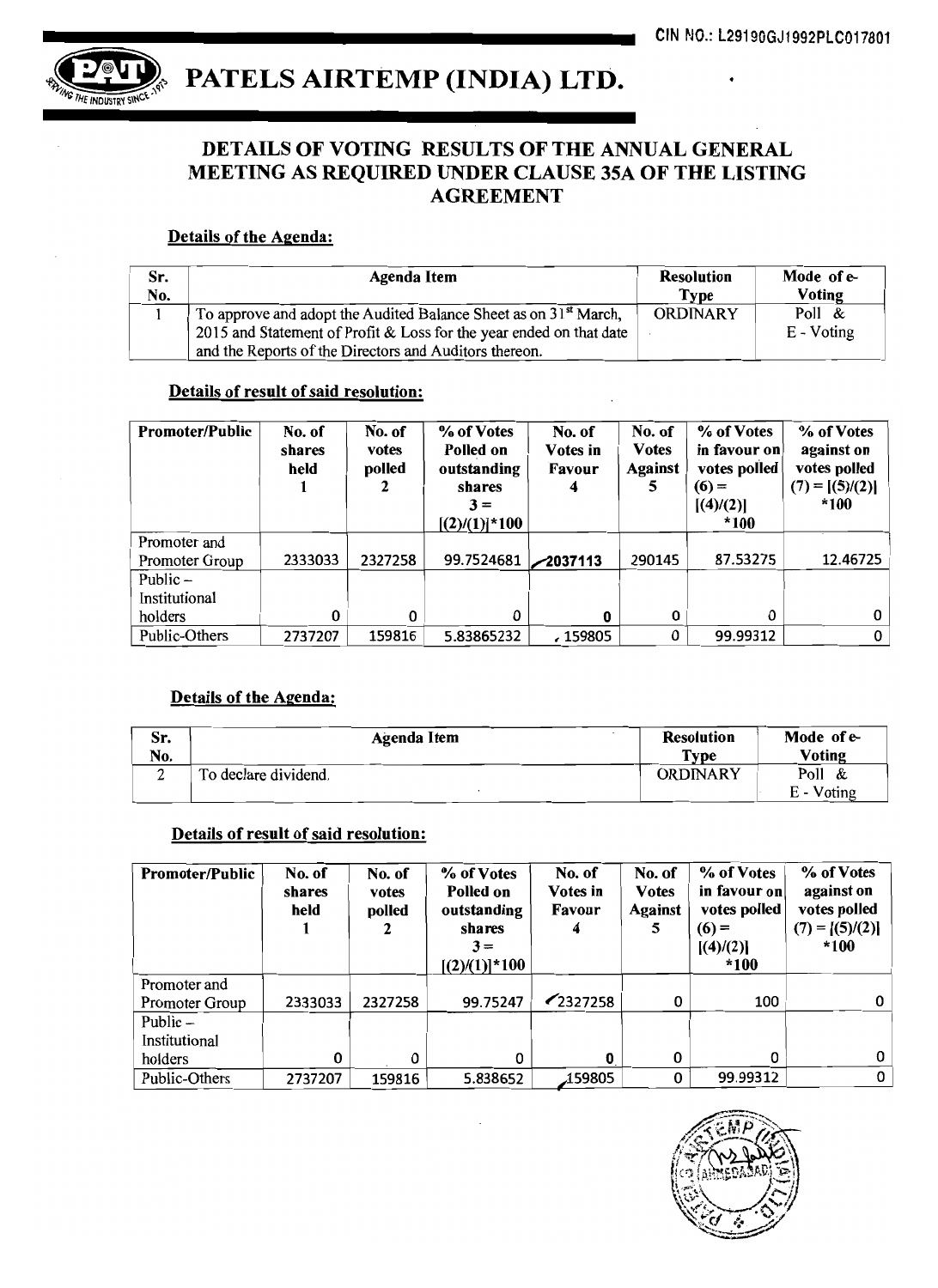

 $\mathbf{P}(\mathbf{U})$  PATELS AIRTEMP (INDIA) LTD.

### Details of the Agenda:

| Sr.<br>No. | Agenda Item                                                       | <b>Resolution</b><br>Type | Mode of e-<br><b>Voting</b> |
|------------|-------------------------------------------------------------------|---------------------------|-----------------------------|
|            | To appoint a director in place of Shri Sanjivkumar. N. Patel (DIN |                           | Poll &                      |
|            | No: 02794095), who retires by rotation and being eligible offers  | ORDINARY                  | E - Voting                  |
|            | himself for re-appointment.                                       |                           |                             |

 $\mathbb{R}^3_+$ 

### Details of result of said resolution:

| <b>Promoter/Public</b> | No. of<br>shares<br>held | No. of<br>votes<br>polled<br>2 | % of Votes<br>Polled on<br>outstanding<br>shares<br>$3 =$<br>$[(2)/(1)]$ *100 | No. of<br>Votes in<br>Favour | No. of<br><b>Votes</b><br><b>Against</b><br>5 | % of Votes<br>in favour on<br>votes polled<br>$(6) =$<br>[(4)/(2)]<br>*100 | % of Votes<br>against on<br>votes polled<br>$(7) = [(5)/(2)]$<br>*100 |
|------------------------|--------------------------|--------------------------------|-------------------------------------------------------------------------------|------------------------------|-----------------------------------------------|----------------------------------------------------------------------------|-----------------------------------------------------------------------|
| Promoter and           |                          |                                |                                                                               |                              |                                               |                                                                            |                                                                       |
| Promoter Group         | 2333033                  | 2327258                        | 99.75247                                                                      | 2037113                      | 290145                                        | 87.53275                                                                   | 12.46725                                                              |
| Public $-$             |                          |                                |                                                                               |                              |                                               |                                                                            |                                                                       |
| Institutional          |                          |                                |                                                                               |                              |                                               |                                                                            |                                                                       |
| holders                | 0                        | 0                              |                                                                               | 0                            |                                               |                                                                            | 0                                                                     |
| Public-Others          | 2737207                  | 159816                         | 5.838652                                                                      | 159804                       |                                               | 99.99249                                                                   | 0.000626                                                              |

### Details of the Agenda:

| Sr.            | Agenda Item                                                                                                                                                                                                                                                       | <b>Resolution</b> | Mode of e-           |
|----------------|-------------------------------------------------------------------------------------------------------------------------------------------------------------------------------------------------------------------------------------------------------------------|-------------------|----------------------|
| No.            |                                                                                                                                                                                                                                                                   | <b>Type</b>       | <b>Voting</b>        |
| $\overline{4}$ | To appoint M/s. Parikh & Majmudar, Chartered Accountants,<br>Ahmedabad having Registration No. 107525W as Statutory<br>Auditors of the Company for conclusion of the next Annual<br>General Meeting to be held in the year 2016 and to fix their<br>Remuneration. | <b>ORDINARY</b>   | Poll &<br>E - Voting |

### Details of result of said resolution:

| <b>Promoter/Public</b> | No. of<br>shares<br>held | No. of<br>votes<br>polled | % of Votes<br>Polled on<br>outstanding<br>shares<br>$3 =$<br>$[(2)/(1)]$ *100 | No. of<br>Votes in<br>Favour<br>4 | No. of<br><b>Votes</b><br><b>Against</b><br>5 | % of Votes<br>in favour on<br>votes polled<br>$(6) =$<br>[(4)/(2)]<br>*100 | % of Votes<br>against on<br>votes polled<br>$(7) = [(5)/(2)]$<br>*100 |
|------------------------|--------------------------|---------------------------|-------------------------------------------------------------------------------|-----------------------------------|-----------------------------------------------|----------------------------------------------------------------------------|-----------------------------------------------------------------------|
| Promoter and           |                          |                           |                                                                               |                                   |                                               |                                                                            |                                                                       |
| Promoter Group         | 2333033                  | 2327258                   | 99.75247                                                                      | 2327258                           | 0                                             | 100                                                                        |                                                                       |
| Public $-$             |                          |                           |                                                                               |                                   |                                               |                                                                            |                                                                       |
| Institutional          |                          |                           |                                                                               |                                   |                                               |                                                                            |                                                                       |
| holders                | 0                        | 0                         | 0                                                                             | 0                                 | 0                                             | $\Omega$                                                                   |                                                                       |
| Public-Others          | 2737207                  | 159816                    | 5.838652                                                                      | 159804                            |                                               | 99.99249                                                                   | 0.000626                                                              |

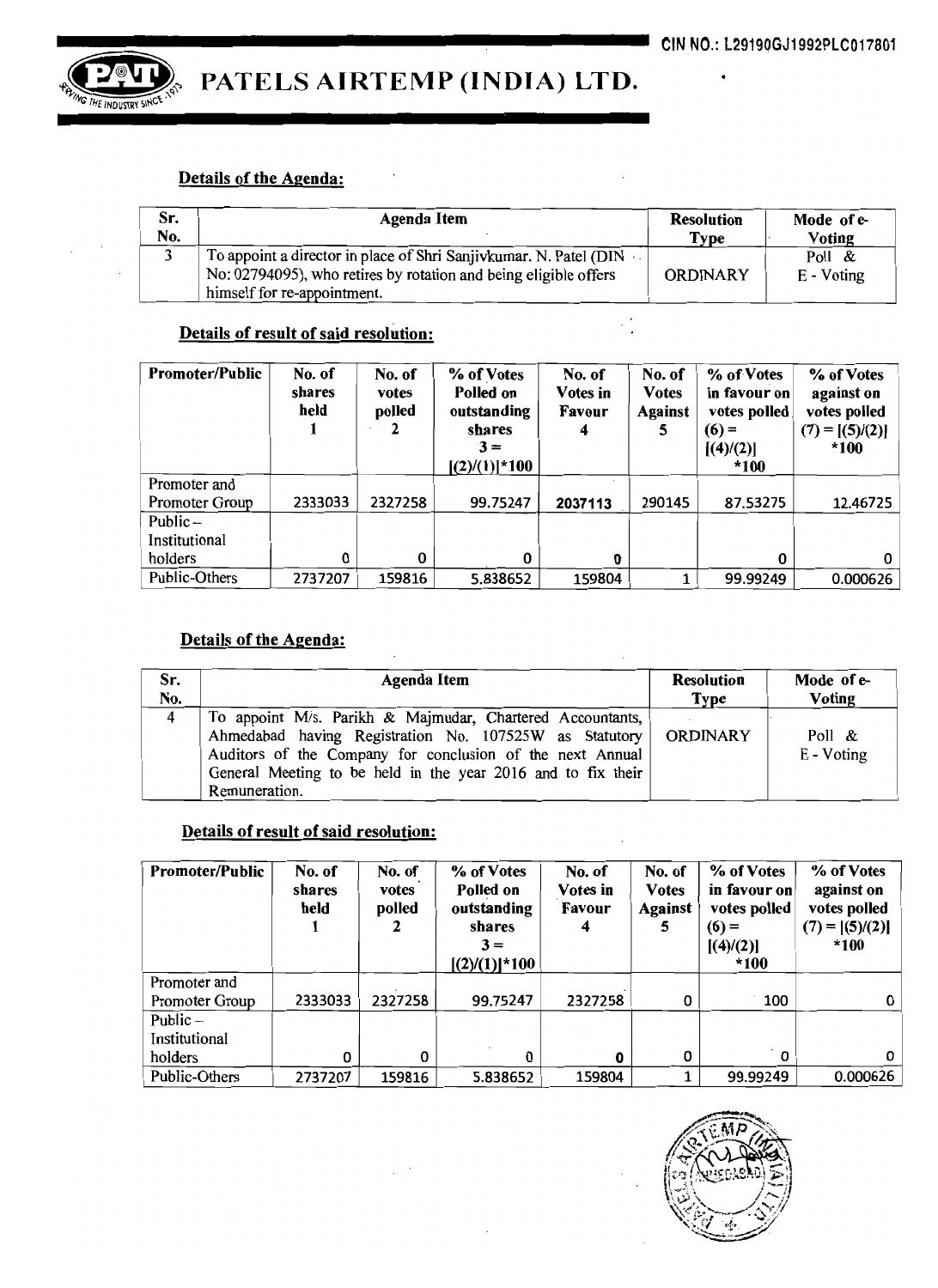

 $\mathcal{D}$  PATELS AIRTEMP (INDIA) LTD.

### Details of the Agenda:

| Sr.<br>No. | Agenda Item                                              | <b>Resolution</b><br><b>Type</b> | Mode of e-<br><b>Voting</b> |
|------------|----------------------------------------------------------|----------------------------------|-----------------------------|
|            | To appoint Smt. Veenaben B. Patel (DIN: 07131341 ) as an |                                  | Poll $\&$                   |
|            | Independent/Non Executive Woman Director                 | ORDINARY                         | E - Voting                  |

### Details of result of said resolution:

| <b>Promoter/Public</b>         | No. of<br>shares<br>held | No. of<br>votes<br>polled<br>2 | % of Votes<br>Polled on<br>outstanding<br>shares<br>$3 =$<br>$[(2)/(1)]$ *100 | No. of<br>Votes in<br><b>Favour</b><br>4 | No. of<br><b>Votes</b><br><b>Against</b><br>J. | % of Votes<br>in favour on<br>votes polled<br>$(6) =$<br>[(4)/(2)]<br>$*100$ | % of Votes<br>against on<br>votes polled<br>$(7) =  (5)/(2) $<br>*100 |
|--------------------------------|--------------------------|--------------------------------|-------------------------------------------------------------------------------|------------------------------------------|------------------------------------------------|------------------------------------------------------------------------------|-----------------------------------------------------------------------|
| Promoter and<br>Promoter Group | 2333033                  | 2327258                        | 99.75247                                                                      | $-2327258$                               | 0                                              | ~100                                                                         |                                                                       |
| Public $-$<br>Institutional    |                          |                                |                                                                               |                                          |                                                |                                                                              |                                                                       |
| holders                        | 0                        | 0                              |                                                                               | 0                                        | 0                                              | 0                                                                            |                                                                       |
| Public-Others                  | 2737207                  | 159816                         | 5.838652                                                                      | 159304                                   | 501                                            | 99.67963                                                                     | 0.313486                                                              |

### Details of the Agenda:

| Sr. | Agenda Item                                                | <b>Resolution</b> | Mode of e- |
|-----|------------------------------------------------------------|-------------------|------------|
| No. |                                                            | <b>Type</b>       | Voting     |
|     | Appointment of Shri Narayanbhai G. Patel (DIN:00023107) as |                   | Poll $\&$  |
|     | Chairman & Whole-time Director of the Company.             | <b>SPECIAL</b>    | E - Voting |

### Details of result of said resolution:

| <b>Promoter/Public</b>                 | No. of<br>shares<br>held | No. of<br>votes<br>polled | % of Votes<br>Polled on<br>outstanding<br>shares<br>$3 =$<br>$[(2)/(1)]$ *100 | No. of<br>Votes in<br><b>Favour</b> | No. of<br><b>Votes</b><br><b>Against</b> | % of Votes<br>in favour on<br>votes polled<br>$(6) =$<br>[(4)/(2)]<br>*100 | % of Votes<br>against on<br>votes polled<br>$(7) =  (5)/(2) $<br>*100 |
|----------------------------------------|--------------------------|---------------------------|-------------------------------------------------------------------------------|-------------------------------------|------------------------------------------|----------------------------------------------------------------------------|-----------------------------------------------------------------------|
| Promoter and<br>Promoter Group         | 2333033                  | 2327258                   | 99.752468                                                                     | 2327258                             | 0                                        | 100                                                                        |                                                                       |
| Public $-$<br>Institutional<br>holders | 0                        | 0                         | 0                                                                             | 0                                   | 0                                        | 0                                                                          |                                                                       |
| Public-Others                          | 2737207                  | 159816                    | 5.8386523                                                                     | 159804                              |                                          | 99.99249                                                                   | 0.000626                                                              |

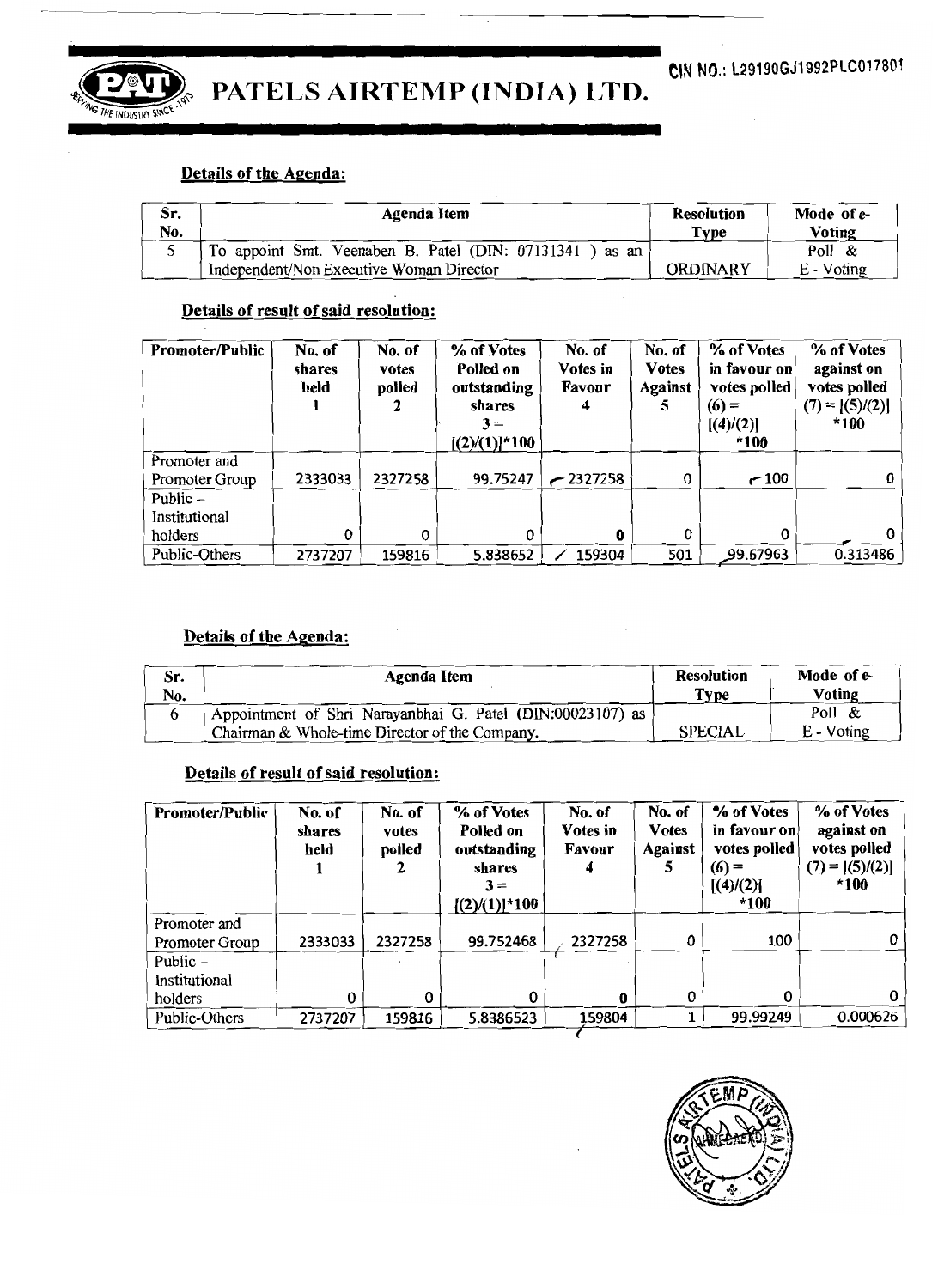

PATELS AIRTEMP (INDIA) LTD. CIN NO.: L29190GJ1992PLC017801

### Details of the Agenda:

| Sr.<br>No. | Agenda Item                                                 | <b>Resolution</b><br>Type | Mode of e-<br>Voting |
|------------|-------------------------------------------------------------|---------------------------|----------------------|
|            | Appointment of Shri Prakashbhai N. Patel (DIN: 00249210) as |                           | Poll &               |
|            | Managing Director of the Company.                           | <b>SPECIAL</b>            | E - Voting           |

 $\ddot{\phantom{0}}$ 

### Details of result of said resolution:

| <b>Promoter/Public</b>         | No. of<br>shares<br>held | No. of<br>votes<br>polled | % of Votes<br>Polled on<br>outstanding<br>shares<br>$3 =$<br>$[(2)/(1)]$ *100 | No. of<br><b>Votes</b> in<br>Favour | No. of<br><b>Votes</b><br><b>Against</b><br>∍ | % of Votes<br>in favour on<br>votes polled<br>$(6) =$<br>[(4)/(2)]<br>*100 | % of Votes<br>against on<br>votes polled<br>$(7) =  (5)/(2) $<br>*100 |
|--------------------------------|--------------------------|---------------------------|-------------------------------------------------------------------------------|-------------------------------------|-----------------------------------------------|----------------------------------------------------------------------------|-----------------------------------------------------------------------|
| Promoter and<br>Promoter Group | 2333033                  | 2327258                   | 99.75247                                                                      | 2037113                             | 290145                                        | 87.53275                                                                   | 12.46725                                                              |
| Public $-$                     |                          |                           |                                                                               |                                     |                                               |                                                                            |                                                                       |
| Institutional                  |                          |                           |                                                                               |                                     |                                               |                                                                            |                                                                       |
| holders                        | 0                        | 0                         | 0                                                                             | n                                   |                                               | 0                                                                          |                                                                       |
| Public-Others                  | 2737207                  | 159816                    | 5.838652                                                                      | 159804                              |                                               | 99.99249                                                                   | 0.00062572                                                            |

### Details of the Agenda:

| Sr. | Agenda Item                                                | <b>Resolution</b> | Mode of e- |
|-----|------------------------------------------------------------|-------------------|------------|
| No. |                                                            | Type              | Voting     |
|     | Appointment of Shri Sanjivkumar N. Patel (DIN:02794095) as |                   | Poll $\&$  |
|     | Managing Director of the Company                           | <b>SPECIAL</b>    | E - Voting |

### Details of result of said resolution:

| <b>Promoter/Public</b>         | No. of<br>shares<br>held | No. of<br>votes<br>polled | % of Votes<br>Polled on<br>outstanding<br>shares<br>$3 =$<br>$[(2)/(1)]$ *100 | No. of<br>Votes in<br>Favour<br>4 | No. of<br><b>Votes</b><br>Against<br>5 | % of Votes<br>in favour on<br>votes polled<br>$(6) =$<br>[(4)/(2)]<br>$*100$ | % of Votes<br>against on<br>votes polled<br>$(7) =  (5)/(2) $<br>$*100$ |
|--------------------------------|--------------------------|---------------------------|-------------------------------------------------------------------------------|-----------------------------------|----------------------------------------|------------------------------------------------------------------------------|-------------------------------------------------------------------------|
| Promoter and<br>Promoter Group | 2333033                  | 2327258                   | 99.75247                                                                      | 2037113                           | 290145                                 | 87.53275                                                                     | 12.46725                                                                |
| Public $-$                     |                          |                           |                                                                               |                                   |                                        |                                                                              |                                                                         |
| Institutional                  |                          |                           |                                                                               |                                   |                                        |                                                                              |                                                                         |
| holders                        | 0                        | 0                         | 0                                                                             | $^{\circ}$ 0                      |                                        | 0                                                                            | 0                                                                       |
| Public-Others                  | 2737207                  | 159816                    | 5.838652                                                                      | 159804                            |                                        | 99.99249                                                                     | 0.000626                                                                |

### For, PATELS AIRTEMP (INDIA) LTD.

art

Date: 19.09.2015 ShriNarayanthai G. Patel<br>Place: Ahmedabad CHAIRMAN  $DIN: 00023107$ 

Place: Ahmedabad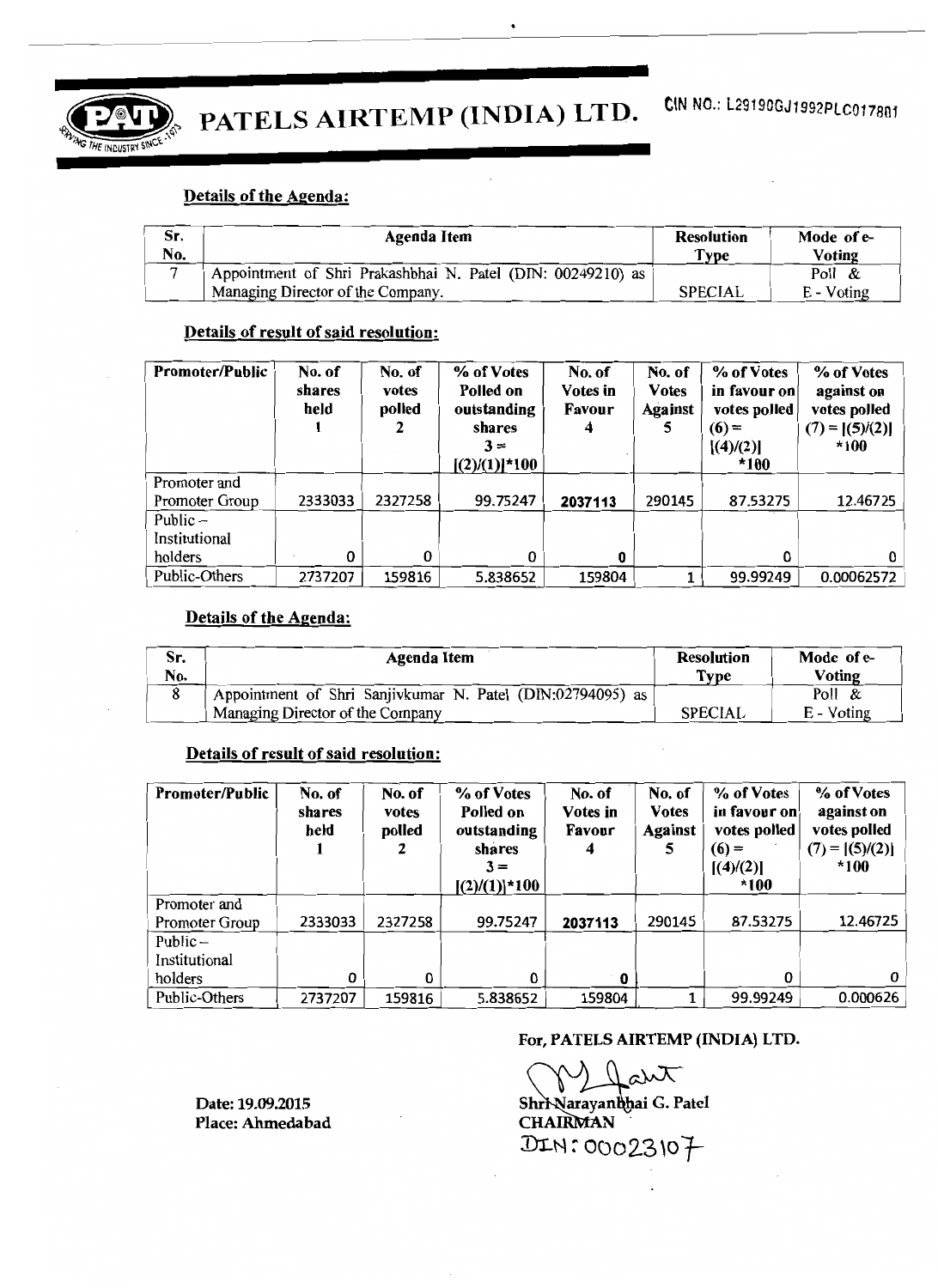### **Punit S. Lath** (B.com, ACS) **Practicing Company Secretary**<br>h@yahoo.com, @gmail.com.

Mob: 9825596923. E-mail id: punit.lath@yahoo.com, @gmail.com.

To The Chairman Patels Airtemp (Inida) Limited Ahmedabad

Dear Sir

/

Subject Declaration of Consolidated Results of Remote E voting and Physical voting through Ballot process in respect of resolution placed in the notice of 23<sup>rd</sup> Annual General Meeting of members of Patels Airtemp (india) Limited held on 19<sup>th</sup> September, 2015.

I Mr. Punit S. lath Practicng Company Secretary has been appointed pursuant to Section 108, 109, of the Companies Act, 2013 and rules 20 and 21 of the Companies (Management and Administration) Rules, 2014 read with clause 358 of the Listing Agreement for purpose of scrutinizing the remote evoting and physical e-voting through postal Ballot process at Annual General Meeting of the company in a fair and transparent manner on the below mentioned in the agenda of the notice date  $20^{\text{th}}$  May, 2015 of the AGM of the Equity Shareholders of the company held on  $19<sup>th</sup>$  September, 2015.

My responsibility as a scrutinizer is to ensure and scrutinize the voting done through remote e-voting and physical voting through remote e-voting and physical voting through ballot process in a fair and transparent manner and to make a consolidated scrutinizer report and AGM poll report of the votes cast in favour and against the resolution based on the report generated from the remote e-voting system of CDSL and of Physical voting through ballot process.

Following resolution were carried out for voting by members:

#### Ordinary Resolution

- 1. To approve and adopt the Audited Balance Sheet as on 31st March, 2015 and Statement of Profit &Loss for the year ended on that date and the Reports of the Directors and Auditors thereon.
- 2. To declare dividend.
- 3. To appoint a director in place of Shri Sanjivkumar. N. Patel (DIN No: 02794095), who retires by rotation and being eligible offers himself for re-appointment.
- 4. To appoint M/s. Parikh & Majmudar, Chartered Accountants, Ahmedabad having Registration NO.l07525W as Statutory Auditors of the Company for conclusion of the next Annual General Meeting to be held in the year 2016 and to fix their Remuneration.
- 5. To appoint Smt. Veenaben B. Patel (DIN: 07131341 ) as an Independent/Non Executive Woma<br>5. **Director**

# Special Resolution  $\begin{pmatrix} \frac{1}{\alpha} & \mathbf{w}^T \mathbf{w}^T \mathbf{w}^T \mathbf{w}^T \mathbf{w}^T \mathbf{w}^T \mathbf{w}^T \mathbf{w}^T \mathbf{w}^T \mathbf{w}^T \mathbf{w}^T \mathbf{w}^T \mathbf{w}^T \mathbf{w}^T \mathbf{w}^T \mathbf{w}^T \mathbf{w}^T \mathbf{w}^T \mathbf{w}^T \mathbf{w}^T \mathbf{w}^T \mathbf{w}^T \mathbf{w}^T \math$

6. Appointment of Shri Narayanbhai G. Patel (DIN:00023107) as Chairman & Whole-time·

Office Address : A/802, Prerna Viraj - II, Opp. Chandan Farm, Jodhpur Gaam, Satellite, Ahmedabad - 15. Mob: 9825596923. E-mail: Dunit.lath@yahoo.com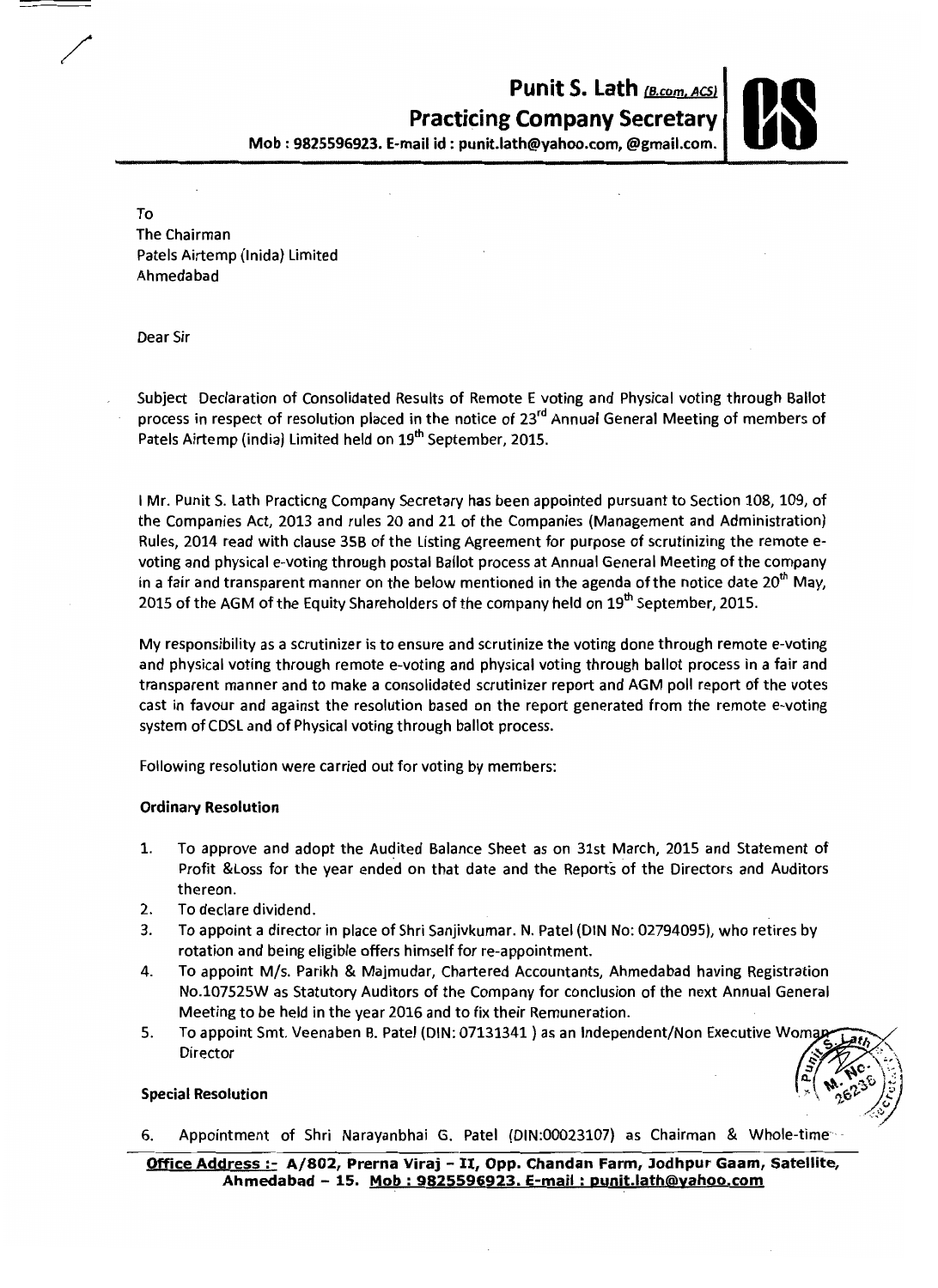**Punit S. Lath (B.com, ACS) Practicing Company Secretary** 

Mob: 9825596923. E-mail id: punit.lath@yahoo.com, @gmail.com.

Directorof the Company.

- 7. Appointment of Shri Prakashbhai N. Patel (DIN: 00249210) as Managing Director of the Company.
- 8. Appointment of Shri Sanjivkumar N. Patel (DIN:02794095) as Managing Director of the Company.

I hereby report as under:

- 1. The Company has completed the dispatch of notice of AGM by  $24<sup>th</sup>$  August, 2015. Notice of AGM was also placed on the website of the company as well as on E·Voting site of CDSL.
- 2. Newspaper advertisement for date and time of commencement and end of remote e-voting was also given in the Regional language newspaper and English language Newspaper.
- 3. The Shareholders holding shares as on the Cutoff date i.e.  $12<sup>th</sup>$  September, 2015 were entitled to vote through remote E-voting and voting at the AGM through physical ballot process.
- 4. In terms of the aforesaid notice remote e- voting period begins on Wednesday, 16th September, 2015 from 9.00 a.m. {1ST} and ends on Friday, 18th September, 2015 at 05.00p.m. {1ST}.
- 5. Further at the AGM the company has provided the facility of voting through the physical ballot process to those shareholders who were present at the AGM and had not voted through remote e-voting.
- 6. After conclusion of remote e-voting I first counted the vote cast at the meeting through physical ballot process and thereafter unblock the votes in the presence of two witness namely Mr. Taresh Barad and Priya Bhantia who were not in employment of the company.
- 7. The voting results at the AGM and consolidated results of E voting and polling at the AGM is annexed herewith.
- 8. the results of the voting through physical ballot process at the AGM and through remote evoting may be declared by the Chairman or any other Director as may be decided by the Board.



 $\frac{1}{2}$ and Calendary Signature:<br>Punit Santosh Lath

Practicing Company Secretary Date: 19<sup>th</sup> September, 015  $\sqrt{\omega_{\theta_{\text{TV}}} s_{\theta}}$  ACS No. 26238, COP No. 11139

Place: Ahmedabad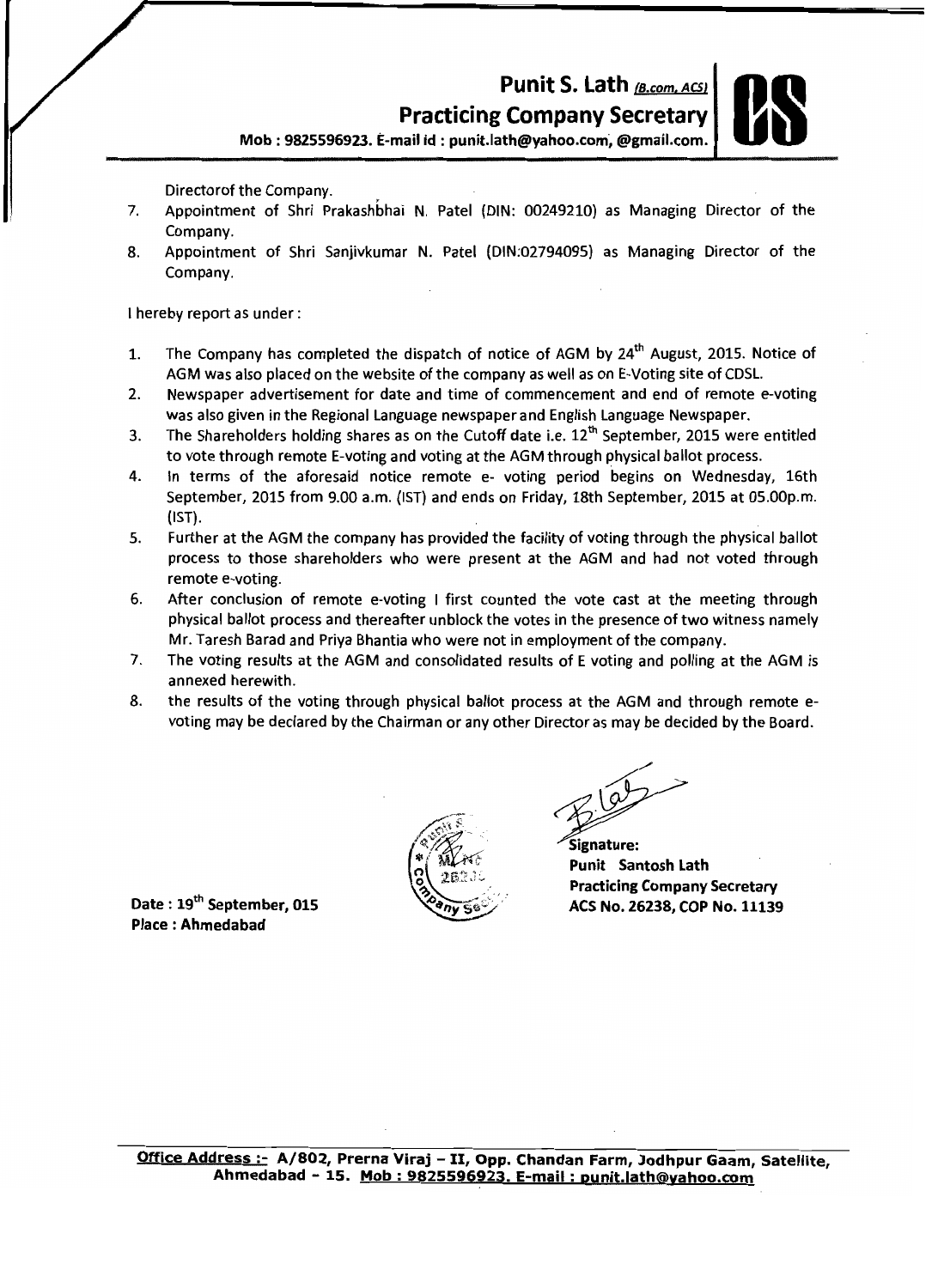### Punit S. Lath (B.com, ACS) Practicing Company Secretary Mob: 9825596923. E-mail id: punit.lath@yahoo.com, @gmail.com.



### COMBINED REPORT OF SCRUTINIZER

(pursuant to Section 108, 109, 110 of the Companies Act, 2013 and rules 20(3)(xi) and 22(9) of the Companies (Management and Administration) Rules, 2014 read with clause 358 of the Listing Agreement)

To,

The Chairman Patels Airtemp (India) Limited 5<sup>th</sup> Floor, Kalpana Complex, Vijay Cross Roads Ahmedabad, Gujarat

I Punit S Lath, Practicing Company Secretary appointed scrutinizer by M/s. Patels Airtemp (India) Limited the purpose of scrutinizing the e-voting poll & poll conducted on the below mentioned resolutions at the 23rd Annual General Meeting (AGM) of the company held on 19th September, 2015 at registered office.

I hereby submit my combined report for both the poll as under:

### Item No. 1 ORDINARY RESOLUTION

To receive, consider and adopt audited Balance Sheet as at 31st March, 2015 and Statement of P&L for the year ended on that date and the Reports of the Directors' and the Auditors' thereon.

| <b>Particulars</b>    | <b>Member</b>     |         |              | No of votes contained there in | Percentage |              |        |
|-----------------------|-------------------|---------|--------------|--------------------------------|------------|--------------|--------|
|                       | <b>Poll Paper</b> | E-Votes | <b>Total</b> | <b>Poll Paper</b>              | E-Votes    | <b>Total</b> |        |
| <b>Assent</b>         | 74                | 17      | 91           | 828517                         | 1368401    | 2196918      | 88.33  |
| <b>Dissent</b>        |                   |         |              | 290145                         |            | 290145       | 11.67  |
| Invalid               |                   |         |              | 11                             |            | 11           | 0.00   |
| <b>Received/Total</b> | 76                | 17      | 93           | 1118673                        | 1368401    | 2487074      | 100.00 |

Thus the ordinary resolution as contained in Item No.1 is passed with requisite majority.

### Item No. 2 ORDINARY RESOLUTION

To declare dividend.

| <b>Particulars</b>    |                   | <b>Member</b> |              |                   | No of votes contained there in |         |        |  |
|-----------------------|-------------------|---------------|--------------|-------------------|--------------------------------|---------|--------|--|
|                       | <b>Poll Paper</b> | E-Votes       | <b>Total</b> | <b>Poll Paper</b> | <b>E-Votes</b>                 | Total   |        |  |
| <b>Assent</b>         | 75                | 17            | 92           | 1118662           | 1368401                        | 2487063 | 100.00 |  |
| <b>Dissent</b>        |                   |               |              |                   |                                |         |        |  |
| Invalid               |                   |               |              |                   |                                | 11      |        |  |
| <b>Received/Total</b> | 76                | 17            | 93           | 1118673           | 1368401                        | 2487074 | 100.00 |  |

Thus the ordinary resolution as contained in Item No.2 is passed unanimously.

Office Address :- A/802, Prerna Viraj - II, Opp. Chandan Farm, Jodhpur Gaam, Satellite, Ahmedabad - 15. Mob: 9825596923. E-mail: Dunit.lath@yahoo·com

- August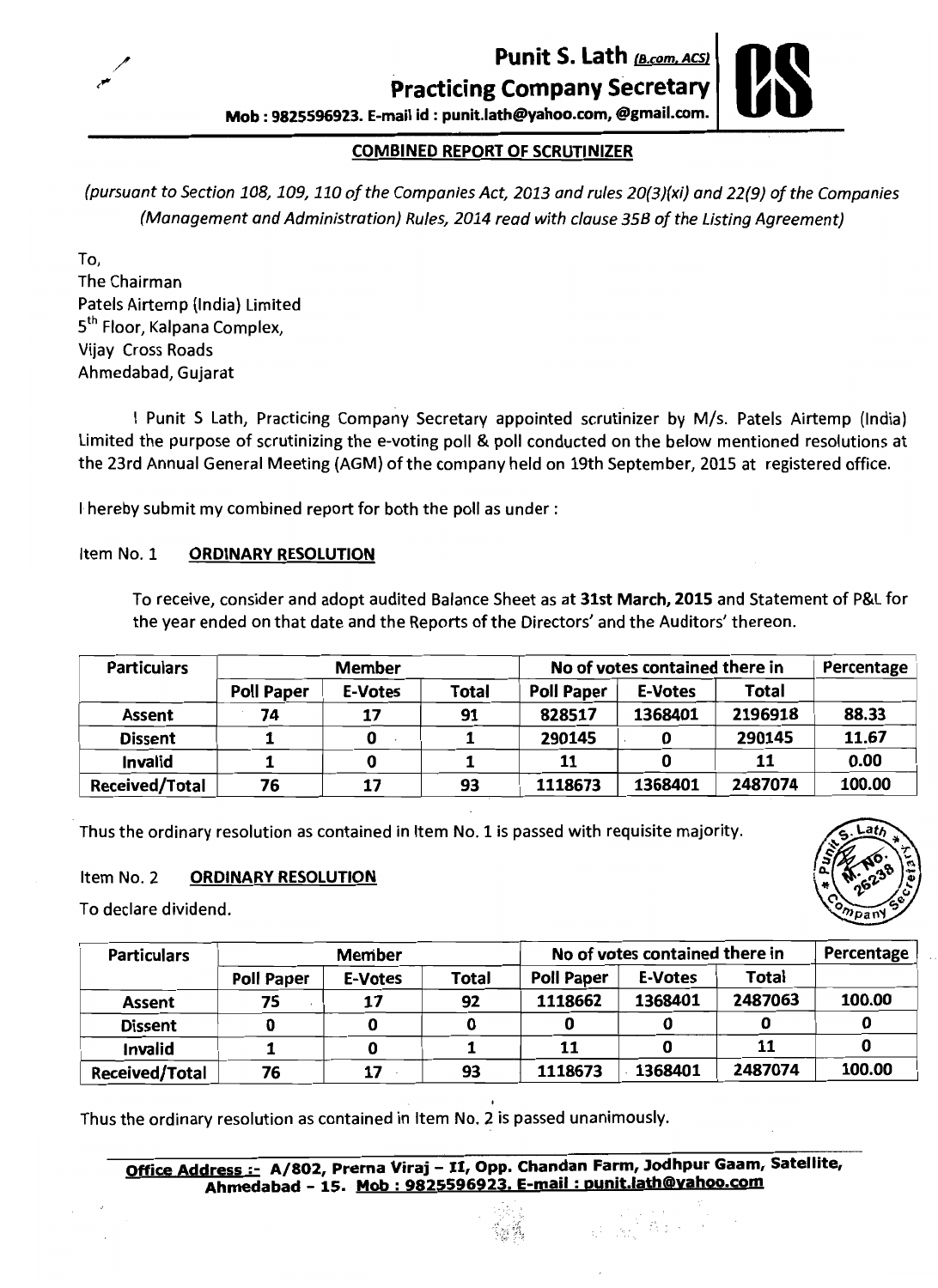Punit S. Lath (B.com, ACS) **Practicing Company Secretary** 



 $\binom{10}{2}$   $\binom{10}{2}$   $\binom{10}{2}$ 

Mob: 9825596923. E-mail id:punit.lath@Yahoo.com.@gmail.com. **us** 

#### Item No. 3 ORDINARY RESOLUTION

To appoint a director in place of Shri Sanjivkumar. N. Patel (DIN No: 02794095), who retires by rotation and being eligible offers himself for re-appointment.

| <b>Particulars</b>    | <b>Member</b>     |                |              | No of votes contained there in | Percentage |              |        |
|-----------------------|-------------------|----------------|--------------|--------------------------------|------------|--------------|--------|
|                       | <b>Poll Paper</b> | <b>E-Votes</b> | <b>Total</b> | <b>Poll Paper</b>              | E-Votes    | <b>Total</b> |        |
| Assent                | 74                | 16             | 90           | 828517                         | 1368400    | 2196917      | 88.33  |
| <b>Dissent</b>        |                   |                |              | 290145                         |            | 290146       | 11.67  |
| <b>Invalid</b>        |                   | 0              |              | 11                             | ۰0         | 11           | 0.00   |
| <b>Received/Total</b> | 76                | 17             | 93           | 1118673                        | 1368401    | 2487074      | 100.00 |

Thus the ordinary resolution as contained in Item No. 3 is passed with requisite majority.

### Item No.4 ORDINARY RESOLUTION

To appoint M/s. Parikh & Majmudar, Chartered Accountants, Ahmedabad having Registration No. 107525Was Statutory Auditors of the Company for conclusion of the next Annual General Meeting to be held in the year 2016 and to fix their Remuneration.

| <b>Particulars</b>    |                   | <b>Member</b>  |              | No of votes contained there in | Percentage |              |       |
|-----------------------|-------------------|----------------|--------------|--------------------------------|------------|--------------|-------|
|                       | <b>Poll Paper</b> | <b>E-Votes</b> | <b>Total</b> | <b>Poll Paper</b>              | E-Votes    | <b>Total</b> |       |
| <b>Assent</b>         | 75                | 16             | 91           | 1118662                        | 1368400    | 2487062      | 99.99 |
| <b>Dissent</b>        | 0                 |                |              |                                |            |              | 0.00  |
| <b>Invalid</b>        |                   |                |              | 11                             |            | 11           | 0.00  |
| <b>Received/Total</b> | 76                | 17             | 93           | 1118673                        | 1368401    | 2487074      | 100   |

Thus the ordinary resolution as contained in Item No. 4 is passed with requisite majority.

# Item No. 5 **ORDINARY RESOLUTION**  $\begin{pmatrix} * & w_1 \ 26238 & w_2 \ 0 & w_1 \end{pmatrix}$

To appoint Smt. Veenaben B. Patel (DIN: 07131341 ) as an Independent/Non Executive Woman Director

| <b>Particulars</b> | <b>Member</b>     |                |              | No of votes contained there in | Percentage     |              |       |
|--------------------|-------------------|----------------|--------------|--------------------------------|----------------|--------------|-------|
|                    | <b>Poll Paper</b> | <b>E-Votes</b> | <b>Total</b> | <b>Poll Paper</b>              | <b>E-Votes</b> | <b>Total</b> |       |
| Assent             | 75                | 15             | 90           | 1118662                        | 1367900        | 2486562      | 99.99 |
| <b>Dissent</b>     |                   |                |              |                                | 501            | 501          | 0.01  |
| Invalid            |                   |                |              | 11                             |                | 11           | 0.00  |
| Received/Total     | 76                | 17             | 93           | 1118673                        | 1368401        | 2487074      |       |

Thus the ordinary resolution as contained in Item No.5 is passed with requisite majority.

Office Address :- A/802, Prerna Viraj - II, Opp. Chandan Farm, Jodhpur Gaam, Satellite, Ahmedabad - 15. Mob: 9825596923. E-mail: punit.lath@yahoo.com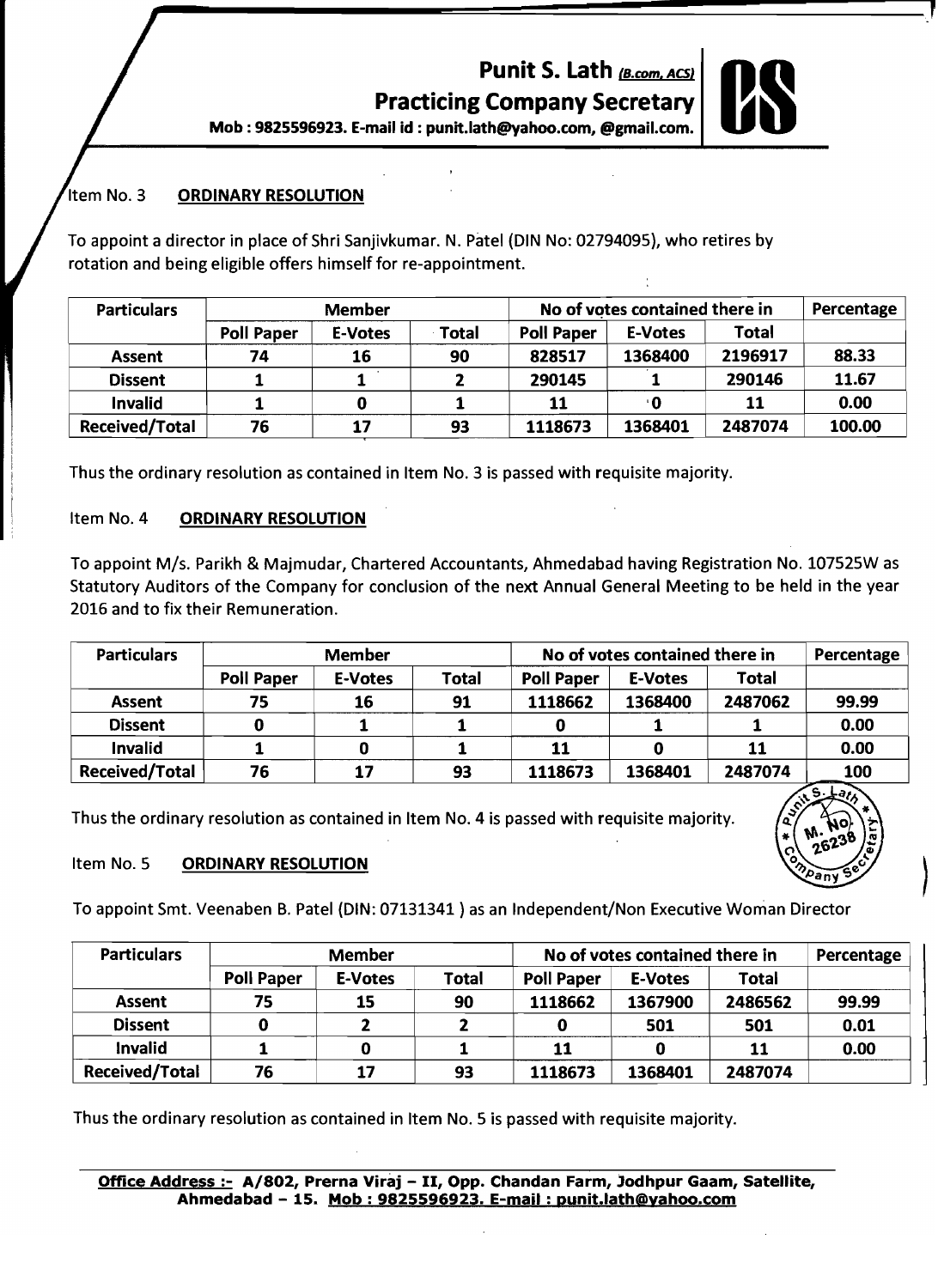

#### ltem No. 6 SPECIAL RESOLUTION

Appointment of Shri Narayanbhai G. Patel (DIN:00023107) as Chairman & Whole-time Director of the Company.

| <b>Particulars</b> | <b>Members</b>    |                |              | No of votes contained there in |                |              | Percentage |
|--------------------|-------------------|----------------|--------------|--------------------------------|----------------|--------------|------------|
|                    | <b>Poll Paper</b> | <b>E-Votes</b> | <b>Total</b> | <b>Poll Paper</b>              | <b>E-Votes</b> | <b>Total</b> |            |
| <b>Assent</b>      | 75                | 16             | 91           | 1118662                        | 1368400        | 2487062      | 99.999     |
| <b>Dissent</b>     |                   |                |              |                                |                |              | 0.00       |
| <b>Invalid</b>     |                   |                |              | 11                             |                | 11           | 0.00       |
| Received/Total     | 76                | 17             | 93           | 1118673                        | 1368401        | 2487074      | 100.00     |

Thus the special resolution as contained in Item No.6 is passed with requisite majority.

### Item No. 7 SPECIAL RESOLUTION

 $\mathcal{L}^{\text{max}}$  . The mass of the space of  $\mathcal{L}^{\text{max}}$ 

Appointment of Shri Prakashbhai N. Patel (DIN: 00249210) as Managing Director of the Company.

| <b>Particulars</b> | <b>Members</b>    |                |              | No of votes contained there in |                |              | Percentage |
|--------------------|-------------------|----------------|--------------|--------------------------------|----------------|--------------|------------|
|                    | <b>Poll Paper</b> | <b>E-Votes</b> | <b>Total</b> | <b>Poll Paper</b>              | <b>E-Votes</b> | <b>Total</b> |            |
| Assent             | 74                | 16             | 90           | 828517                         | 1368400        | 2196917      | 88.33      |
| <b>Dissent</b>     |                   |                |              | 290145                         |                | 290146       | 11.67      |
| <b>Invalid</b>     |                   |                |              | 11                             |                | 11           | 0.00       |
| Received/Total     | 76                | 17             | 93           | 1118673                        | 1368401        | 2487074      | 100.00     |

Thus the special resolution as contained in Item No.7 is passed with requisite majority.

### Item No. 8 SPECIAL RESOLUTION

Appointment of Shri Sanjivkumar N. Patel (DIN:02794095) as Managing Director of the Company.

| <b>Particulars</b> | <b>Members</b>    |                |       | No of votes contained there in |                |              | Percentage |
|--------------------|-------------------|----------------|-------|--------------------------------|----------------|--------------|------------|
|                    | <b>Poll Paper</b> | <b>E-Votes</b> | Total | <b>Poll Paper</b>              | <b>E-Votes</b> | <b>Total</b> |            |
| <b>Assent</b>      | 74                | 16             | 90    | 828517                         | 1368400        | 2196917      | 88.33      |
| <b>Dissent</b>     |                   |                |       | 290145                         |                | 290146       | 11.67      |
| <b>Invalid</b>     |                   |                |       | 11                             |                | 11           | 0.00       |
| Received/Total     | 76                | 17             | 93    | 1118673                        | 1368401        | 2487074      | 100.00     |

Thus the special resolution as contained in Item No. 8 is passed with requisite majority.